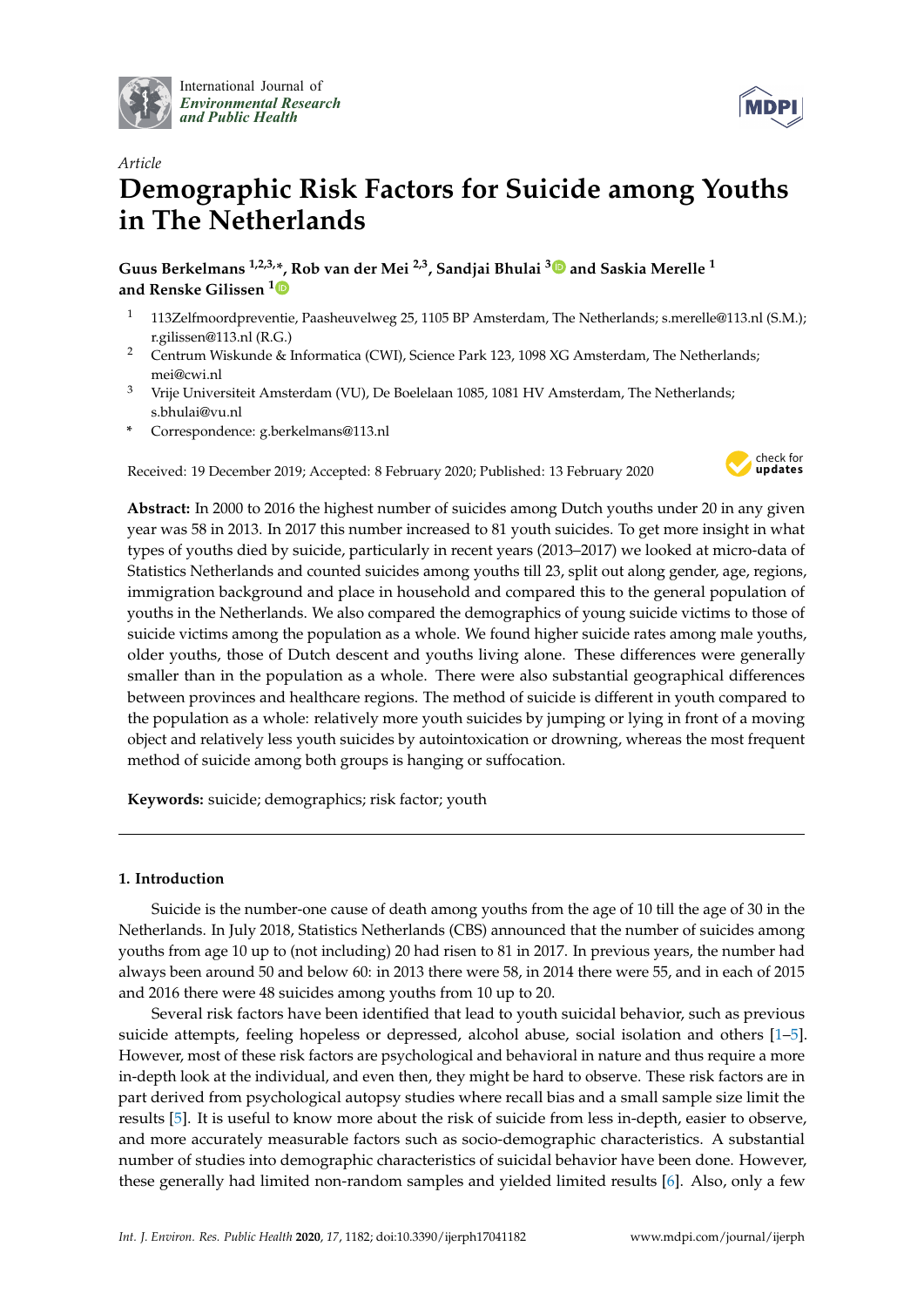looked at the demographic characteristics of young suicide victims, and most of these were focused on the United States [\[7,](#page-9-3)[8\]](#page-9-4). To get a better understanding of socio-demographic risk factors on youth suicides, the first aim of this study is to look at suicides among all the youths from 10 up till 23 (not including 23) in the Netherlands. The rationale for selecting this age group is that the Dutch government considers this as the youth population for policy purposes. Because we included all the Dutch youths, we have a large dataset without selection bias. We separated out the suicides in the period 2013–2017 by gender, age, residential region, immigration background, place in household and method of suicide and compared them to the corresponding sub-populations of the general population between 10 and 23. Our second aim is to give insight in possible differences in demographic risk factors between youth suicides and suicides in the entire population (including the youths under 23). This could hopefully allow us to find sub-populations among youth suicides that would allow for targeted interventions among youth that would complement interventions targeted among general sub-populations of all ages. A third aim is to see whether there are months or days of the week with a significantly higher amount of suicides among youth and the population as a whole. This could indicate temporal clustering effects and be cause for a further qualitative study.

#### **2. Materials and Methods**

The data used was micro-data of Statistics Netherlands (CBS) [\[9\]](#page-9-5). This data contains information on all inhabitants of the Netherlands (among others: birthdates, municipality they live in (and thus province and Public Health Service region (GGD)), type of household, their role in said household, immigration background, social welfare, and in case of death they include cause of death, date of death, and more) on a yearly basis from various sources which are required to provide this information by law.

Due to the privacy sensitive nature of the data, it is not freely accessible or the data itself allowed to be published. Access has to be granted by Statistics Netherlands on project to project basis, which was granted for this project. It is only possible to work with the data via remote connection to their secure servers and any output is checked by Statistics Netherlands on whether it satisfies the privacy regulations before it is released for publication.

Individuals who died by suicide in the years 2013–2017 were extracted on the basis of their cause of death as established by coroners of the Public Health Services [\[10\]](#page-9-6) (ICD10 codes for external causes: intentional self-harm (X60–X84)). The coroner is contacted when a person has died and there is any doubt as to whether they have died of natural causes. In the Netherlands, the coroner is always contacted when the deceased is underage, in the Netherlands this means younger than 18 years old. Since the cause of death is provided both privately and anonymously to Statistics Netherlands there is no cause for concern over discrepancies between what the coroner believes the cause of death to be and that which is reported to Statistics Netherlands.

For the reference population (for relative suicide rates and significance checks) we looked at the population at the end of 2017 and included only inhabitants who were listed in the Municipal Personal Records Database, who were at that time 10 years or older (a minimum age standard used because suicide is extremely rare below this age standard in the Netherlands) and who were at that time registered as being a part of a household (all inhabitants of the Netherlands are in both databases and removed upon death or emigration, but occasionally records are not removed from one of the databases due to an administrative error).

For immigration background we use the classification used by Statistics Netherlands. Being of Dutch descent means having both Dutch parents. If exactly one of the parents is an immigrant, we say the youth has an immigration background corresponding to the country of origin of said parent. If both parents are immigrants, we consider only the country of origin of the mother. Lastly, if the youth is an immigrant themselves we say they have an immigration background corresponding to the country of origin. Countries classified as western are countries from Europe (Turkey excluded), North America,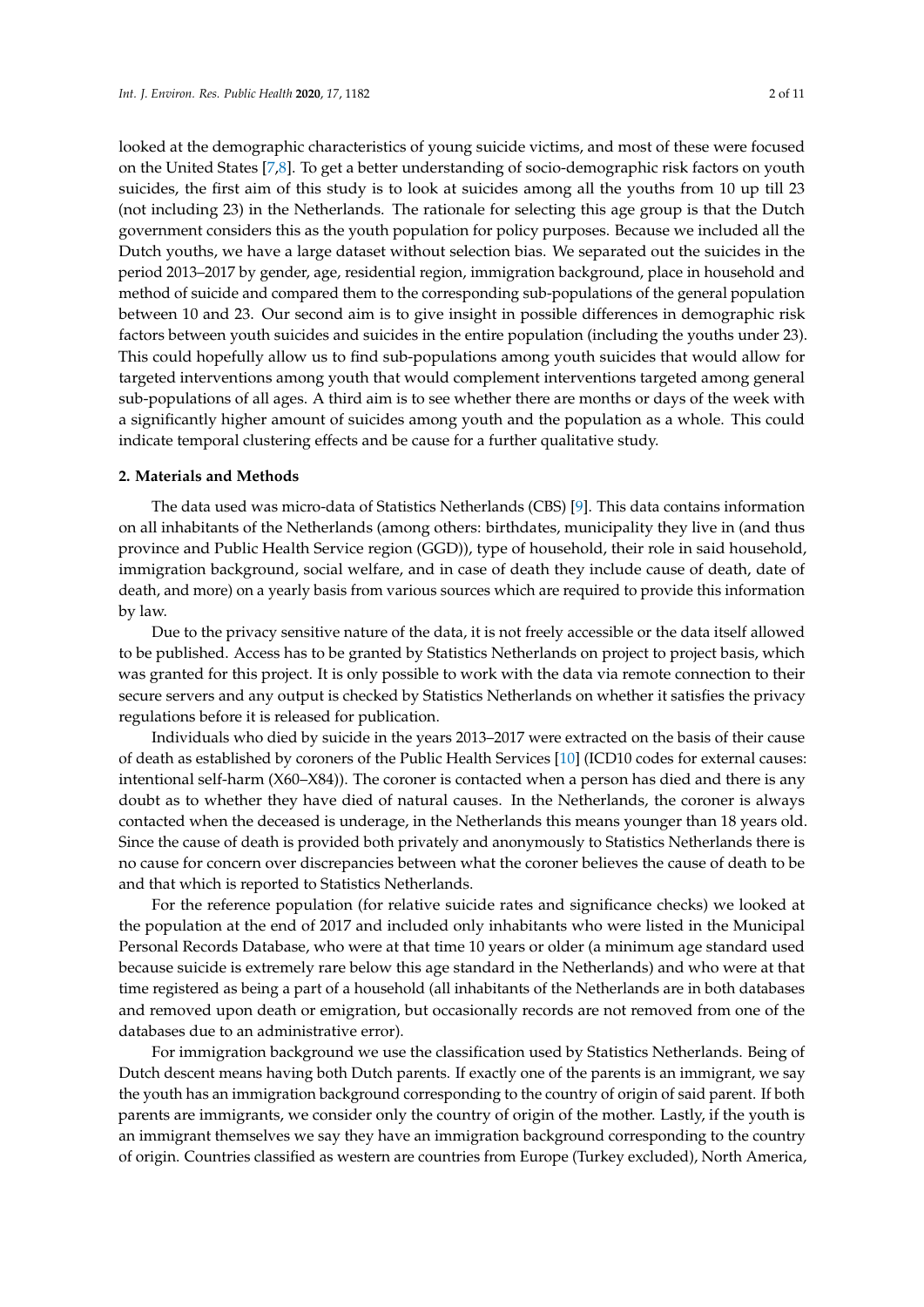Oceania, and the countries Indonesia and Japan. Countries classified as non-western are countries from South America, Africa, and Asia (Indonesia and Japan excluded) and additionally Turkey.

For tests of significant differences between sub-populations we used the chi-square test of homogeneity with a significance level of 0.05. We compared the frequencies of the sub-population within the suicide victims to the frequencies of the sub-population within the corresponding reference population. In the case where significant differences were found to be present we subsequently looked at residuals and used thresholds of −2 for significantly lower and 2 for significantly higher. We did not correct for multiple comparisons since this is not desirable in an explorative study [\[11\]](#page-9-7).

### **3. Results and Discussion**

# *3.1. Disclaimer*

Due to privacy concerns, numbers strictly lower than 10 could not be reported. In addition, to prevent those numbers to be able to be deduced from the remaining numbers, some other numbers also had to be hidden. All hidden numbers have been replaced by \* in the tables. They are still taken into account when doing tests of significance; however chi-squared values, residuals and *p*-values have not been reported since it might be possible to deduce some of the hidden numbers from these values.

#### *3.2. Gender*

From the data, we observe that yearly among youths under 23 roughly 1.5 to 2 times as many males than females died by suicide in the period 2013–2017 (Table [1\)](#page-2-0), 331 male youths and 170 female youths, with the number of males varying more than the number of females. When compared to the entire population (Table [2\)](#page-2-1), we observe that this ratio is even higher: males consistently died by suicide more than twice as often as females with 6421 male suicide victims and 2956 female suicide victims during the entire period.

| Year | Male     | Female   | <b>Total</b> |
|------|----------|----------|--------------|
| 2013 | 73 (66%) | 38 (34%) | 111          |
| 2014 | 56 (59%) | 39 (41%) | 95           |
| 2015 | 65 (68%) | 30 (32%) | 95           |
| 2016 | 59 (63%) | 34 (37%) | 93           |
| 2017 | 78 (67%) | 39 (33%) | 117          |

<span id="page-2-0"></span>**Table 1.** Number of male and female suicides among Dutch youths under 23 years old in the years 2013 to 2017 (percentage of total in year in brackets).

<span id="page-2-1"></span>**Table 2.** Number of male and female suicides among the entire Dutch population in the years 2013 to 2017 (percentage of total in year in brackets).

| Year | Male       | Female    | <b>Total</b> |
|------|------------|-----------|--------------|
| 2013 | 1308 (74%) | 549 (26%) | 1857         |
| 2014 | 1250 (68%) | 589 (32%) | 1839         |
| 2015 | 1280 (68%) | 591 (32%) | 1871         |
| 2016 | 1279 (68%) | 614 (32%) | 1893         |
| 2017 | 1304 (68%) | 613 (32%) | 1917         |

#### *3.3. Age*

Looking at the age of the suicide victims under 23 (Table [3\)](#page-3-0), we observe that older youths are more likely to die by suicide with the number of suicides increasing until we get to 19 years old with 77 suicides, 73 suicides at 20 years old, 76 suicides at 21 years old and 74 suicides at 22 years old during the period 2013–2017. There was no statistically significant difference in the number of suicides among youths under 23 in the years in the study period.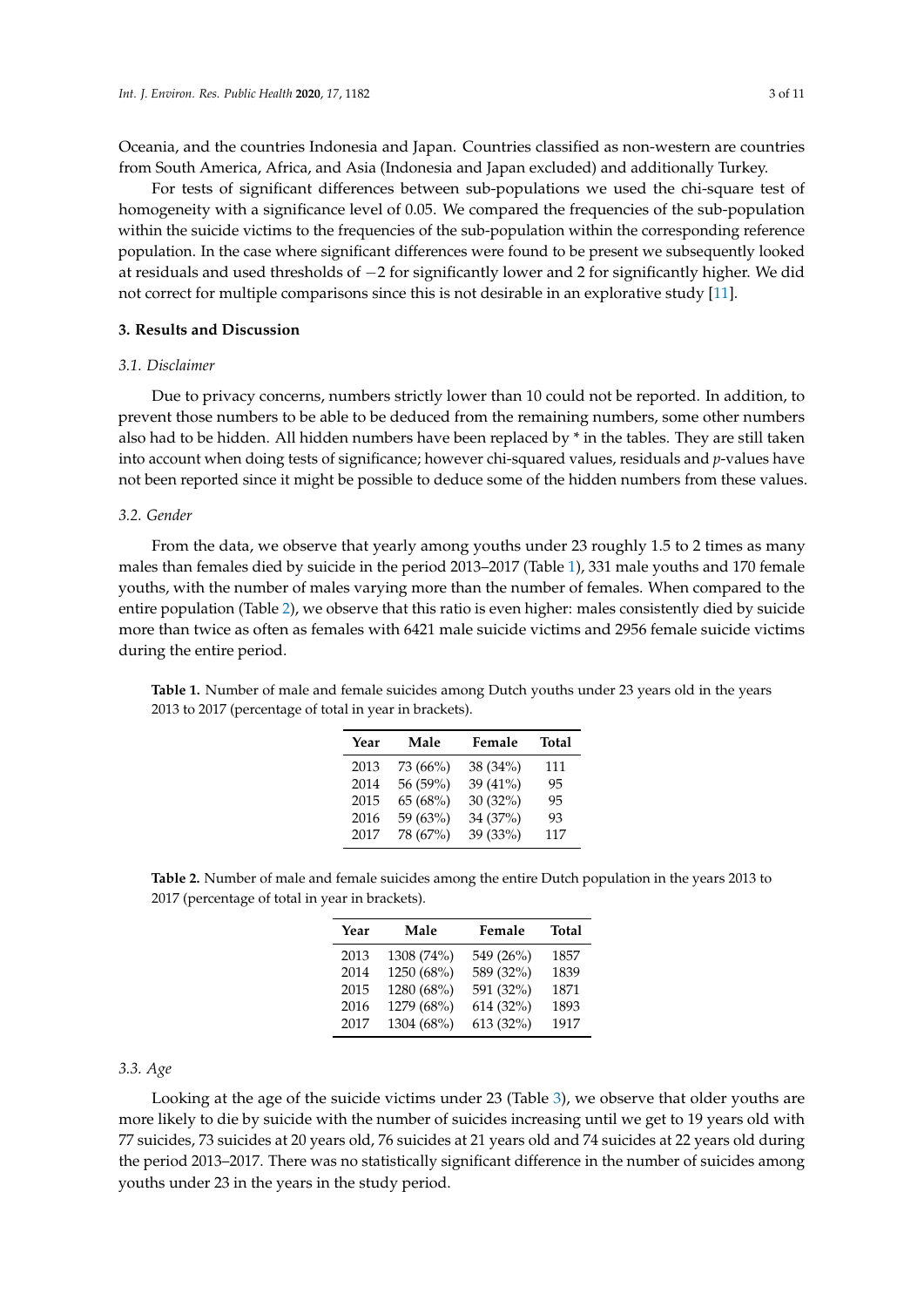| Age       | <b>Number of Suicides</b> |
|-----------|---------------------------|
| $10 - 13$ | 19(4%)                    |
| 14        | 17(3%)                    |
| 15        | 24(5%)                    |
| 16        | 37(7%)                    |
| 17        | 50 (10%)                  |
| 18        | 64 (13%)                  |
| 19        | 77 (15%)                  |
| 20        | 73 (14%)                  |
| 21        | 76 (15%)                  |
| 22        | 74 (14%)                  |
|           |                           |

<span id="page-3-0"></span>**Table 3.** Number of suicides by age of youths under 23 in the period 2013–2017 (percentage of total under 23 in brackets).

## *3.4. Province and Healthcare Regions*

Looking at provinces (Table [4\)](#page-3-1), we see substantial differences with the highest provincial suicide rates among youths in Groningen and Noord-Brabant with 5.47 and 5.15 per 100,000 youths per year, respectively. This is more than twice than that of the lowest provincial suicide rate: Zuid-Holland with 2.50 per 100,000 per year. The provinces Groningen, Noord-Brabant and Gelderland had significantly higher suicide rates among youths than the rest of the country, whereas Zuid-Holland had significantly lower suicide rates among youths than the rest of the country. When looking at the whole population, the provinces Groningen, Noord-Brabant, Friesland, Drenthe and Limburg have significantly higher suicide rates than the rest of the country while Overijssel, Utrecht and Zuid-Holland have significantly lower suicide rates.

| Province           | Suicides Youths (N) | <b>RS</b> Youths | Suicides Whole Pop. (N) | RS Whole Pop. |
|--------------------|---------------------|------------------|-------------------------|---------------|
| <b>Netherlands</b> | 511 (100%)          | 3.86             | 9377 (100%)             | 12.27         |
| Groningen          | 25(5%)              | 5.47             | 346 $(4\%)$             | 13.92         |
| Friesland          | 16(3%)              | 3.21             | 396 $(4\%)$             | 13.18         |
| Drenthe            | 14(3%)              | 3.60             | 314(3%)                 | 12.76         |
| Overijssel         | 28(5%)              | 2.83             | 569 $(6%)$              | 9.89          |
| Flevoland          | 14(3%)              | 3.64             | 199(2%)                 | 9.67          |
| Gelderland         | 78 (15%)            | 4.51             | 1143 (12%)              | 11.10         |
| Utrecht            | 32(6%)              | 2.93             | 606(6%)                 | 9.36          |
| Noord-Holland      | 76(15%)             | 3.32             | 1491 (16%)              | 10.54         |
| Zuid-Holland       | 78 (15%)            | 2.50             | 1745 (19%)              | 9.34          |
| Zeeland            | *                   | *                | 227(2%)                 | 11.88         |
| Noord-Brabant      | 106(21%)            | 5.15             | 1547 (16%)              | 12.45         |
| Limburg            | 31 $(6%)$           | 3.61             | 669 (7%)                | 11.97         |

<span id="page-3-1"></span>**Table 4.** Number of suicide victims under 23 in the period 2013–2017 by province (RS = Relative Suicide Rate per 100,000 per year) (percentage of total in Netherlands in brackets).

Among so-called Municipal Health Service Regions (regions where municipalities organize healthcare together, also known as GGD regions) even larger differences can be observed with the lowest observed rate of suicides for youths being 2.14 per 100,000 and the highest 5.73 per 100,000 (Table [5\)](#page-4-0). The lowest observed rate for the population as a whole is 8.32 per 100,000 in South Holland South and the highest being Groningen with 13.92 per 100,000. However, this is to be expected due to the fact that we are dealing with more regions and even smaller population sizes, which causes the variability on the relative suicide rates to increase. We see that generally high suicide rates among youths coincide with high suicide rates among the population as a whole. What is interesting to note is that both the suicide rates of youths and the suicide rates of the population as a whole are relatively low in the Municipal Health Service Regions containing the four largest cities of the Netherlands: Amsterdam, Rotterdam, Utrecht and the Hague (collectively known as the "Randstad").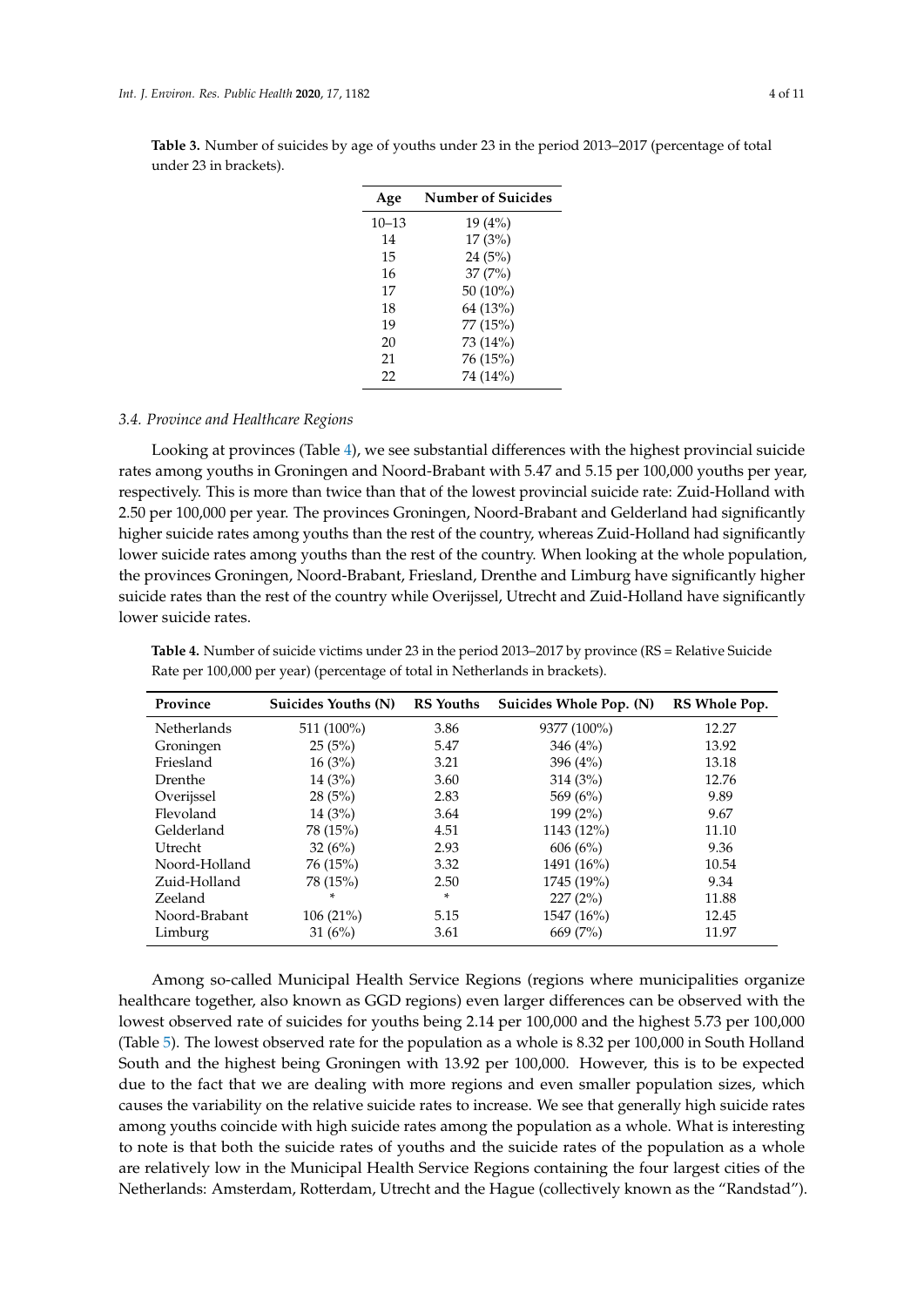The GGD regions with significantly high suicide rates among youths are GGD Groningen, Security and Health Region (SHR) Middle Gelderland, GGD North Holland North, GGD Heart for Brabant and GGD Brabant Southeast and the ones with significantly low suicide rates are GGD Amsterdam, GGD Rotterdam- Rijnmond, and Health and Youth Service (HYS) South Holland South. The GGD regions with significantly high suicide rates among the whole population are GGD Groningen, GGD Drenthe, GGD West-Brabant, GGD Heart for Brabant, GGD Limburg South and GGD Fryslân and the ones with significantly low suicide rates among the entire population are GGD Region Twente, GGD Region Utrecht, GGD Kennemerland, GGD Hollands-Midden, GGD Rotterdam-Rijnmond, HYS South Holland South, GGD Haaglanden.

<span id="page-4-0"></span>**Table 5.** Number of suicide victims under 23 and among the population as a whole in the period 2013–2017 by Municipal Health Service (GGD) region (RS = Relative Suicide rate per 100,000 per year, SHR = Security and Health Region, HYS = Health and Youth Service) (percentage of total in Netherlands in brackets).

| <b>GGD Region</b>              | <b>Suicides Youths</b> | <b>RS</b> Youths | Suicides Whole Pop. | RS Whole Pop. |
|--------------------------------|------------------------|------------------|---------------------|---------------|
| GGD Groningen                  | 25(5%)                 | 5.47             | 346(4%)             | 13.92         |
| GGD Fryslân                    | 16(3%)                 | 3.21             | 396 (4%)            | 13.18         |
| <b>GGD</b> Drenthe             | 14(3%)                 | 3.60             | 314(3%)             | 12.76         |
| GGD Ijsselland                 | 14(3%)                 | 3.14             | 274 (3%)            | 10.47         |
| <b>GGD Region Twente</b>       | 14(3%)                 | 2.57             | 295(3%)             | 9.40          |
| GGD North- and East-Gelderland | 26(5%)                 | 3.93             | 443 (5%)            | 10.79         |
| SHR Middle Gelderland          | 32(6%)                 | 5.46             | 369(4%              | 10.77         |
| GGD Gelderland South           | 20(4%)                 | 4.14             | 331 $(4%)$          | 11.96         |
| <b>GGD Flevoland</b>           | 14(3%)                 | 3.64             | 199(2%)             | 9.67          |
| <b>GGD Region Utrecht</b>      | 32(6%)                 | 2.93             | 606(6%)             | 9.36          |
| GGD North Holland North        | 30(6%)                 | 5.73             | 373(4%)             | 11.39         |
| <b>GGD</b> Kennemerland        | 13(3%)                 | 2.99             | 239(3%)             | 8.83          |
| GGD Amsterdam                  | 20(4%)                 | 2.32             | 541 (6%)            | 10.34         |
| GGD Gooi en Vechtstreek        | *                      | $\ast$           | 152(2%)             | 12.02         |
| GGD Middle Holland             | 23(5%)                 | 3.43             | 370 (4%)            | 9.32          |
| GGD Rotterdam-Rijnmond         | 23(5%)                 | 2.14             | 626(7%)             | 9.61          |
| HYS South Holland South        | *                      | *                | 204(2%)             | 8.32          |
| GGD Zeeland                    | *                      | ×.               | 227(2%)             | 11.88         |
| <b>GGD West-Brabant</b>        | 25(5%)                 | 4.44             | 456(5%)             | 12.98         |
| <b>GGD</b> Heart for Brabant   | 46(9%)                 | 5.30             | 669 (7%)            | 12.64         |
| <b>GGD Brabant SouthEast</b>   | 35(7%)                 | 5.59             | 449 (5%)            | 11.71         |
| <b>GGD Limburg North</b>       | 18(4%)                 | 4.59             | 297(3%)             | 11.46         |
| GGD Limburg South              | 13(3%)                 | 2.79             | 372(4%)             | 12.42         |
| GGD Haaglanden                 | 25(5%)                 | 2.59             | 545 (6%)            | 9.97          |
| GGD Zaanstreek/Waterland       | *                      | $\ast$           | 186(2%)             | 11.11         |

When considering regions it is important to note that suicide rates among in-patients of psychiatric institutions are many times higher than the average suicide rates [\[12\]](#page-9-8) and these institutions are not spread homogeneously across the country, so high regional suicide rates could be due to the in-patients of said institutions. Also, the effect possible suicide clusters might have will also affect the suicide rate heavily (since the number of suicides in most regions are relatively small).

## *3.5. Immigration Background*

When looking at the immigration background of the youths who died by suicide (Table [6\)](#page-5-0), we observe that 75% were of Dutch descent, 10% had a western immigration background and 15% had a non-western immigration background. The suicide ratio among those of a non-western immigration background was significantly lower than the average suicide ratio in the youth population as a whole. However, neither the suicide rate among youths of Dutch descent nor the suicide rate among youths with a western immigration background can be shown to be significantly higher than the suicide rate among all youths. When considering the entire population (Table [7\)](#page-5-1), we observe that not only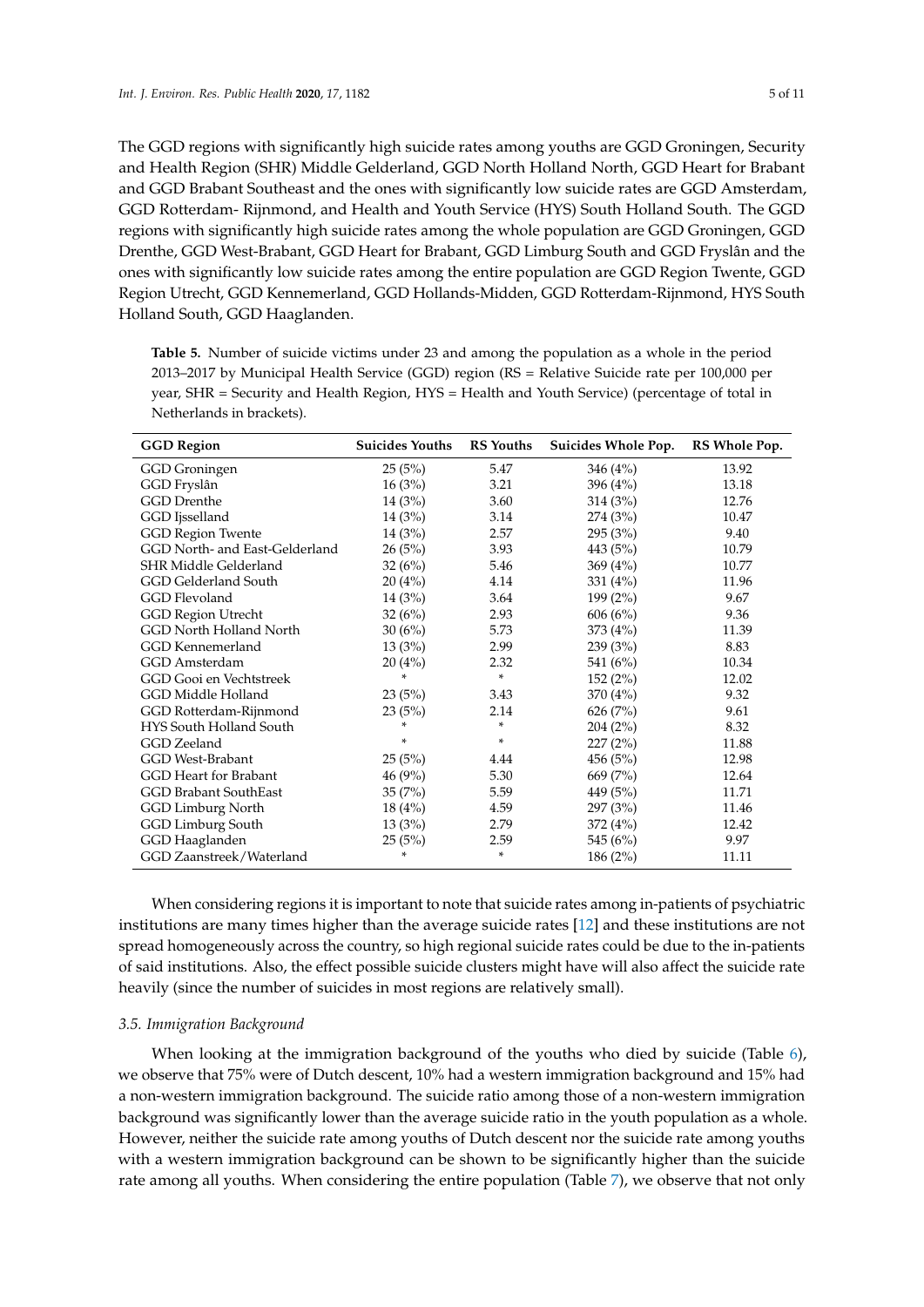is the suicide rate among people with a non-western immigration background significantly lower, the suicide rate among people of Dutch descent and the suicide rate among people with a western migration background are both significantly higher than the population as a whole which is consistent with findings in Belgium [\[13\]](#page-9-9). The fact that non-western immigrant youth had lower suicide rates than other youth was consistent with findings from Ontario and Switzerland [\[14,](#page-9-10)[15\]](#page-9-11). In addition, although we only had data on fatal attempts it has been previously reported that young female non-western immigrants were more likely to attempt suicide [\[16\]](#page-9-12).

<span id="page-5-0"></span>**Table 6.** Number of suicides among youths under 23 of Dutch descent, youths with a western migration background and youths with a non-western immigration background (percentage of total in year in brackets).

| Year  | Dutch Descent |             | Western Immigration Background Non-Western Immigration Background |
|-------|---------------|-------------|-------------------------------------------------------------------|
| 2013  | 89 (80%)      | *           | *                                                                 |
| 2014  | 70 (74%)      | 12(13%)     | 13(14%)                                                           |
| 2015  | 68 (72%)      | *           | *                                                                 |
| 2016  | 70 (75%)      | *           | *                                                                 |
| 2017  | 86 (74%)      | $11(9\%)$   | 20(17%)                                                           |
| Total | 383 (75%)     | 52 $(10\%)$ | 76 (15%)                                                          |

<span id="page-5-1"></span>**Table 7.** Number of suicides among people of Dutch descent, people with a western migration background and people with a non-western immigration background among the entire population (percentage of total in year in brackets).

| Year | Dutch Descent |             | Western Immigration Background Non-Western Immigration Background |
|------|---------------|-------------|-------------------------------------------------------------------|
| 2013 | 1570 (85%)    | 162(9%)     | 114(6%)                                                           |
| 2014 | 1507 (82%)    | $216(12\%)$ | 104(6%)                                                           |
| 2015 | 1539 (82%)    | $206(11\%)$ | 117(6%)                                                           |
| 2016 | 1536 (81%)    | 232(12%)    | 112(6%)                                                           |
| 2017 | 1561 (81%)    | $207(11\%)$ | 142(7%)                                                           |

## *3.6. Place in Household*

When considering the place the youths occupy within a household, we observe that youths living with their parents are significantly less likely to die by suicide than youths not living with their parents (Table [8\)](#page-5-2). Although they make up over 60% of youth suicides, they make up a larger proportion of the youth population as an entirety. Within the group of youths not living with their parents, we observe that youths living on their own are significantly more likely to die by suicide. The group least likely to die by suicide are non-married youths living with their partner who do not have any children.

<span id="page-5-2"></span>**Table 8.** Number of suicides among youths under 23 separated out by place in household (percentage of total in year in brackets).

| Year  | Living with Parents | <b>Living Alone</b> | <b>Partner Non-Married</b><br>Couple without Children | Member of<br><b>Institutional Household</b> | Other     |
|-------|---------------------|---------------------|-------------------------------------------------------|---------------------------------------------|-----------|
| 2013  | 82 (74%)            | 20(18%)             | $\ast$                                                | *                                           | ×         |
| 2014  | 64 (67%)            | 20(21%)             | $\ast$                                                | *                                           | ÷         |
| 2015  | 65(68%)             | $19(20\%)$          | $\ast$                                                | *                                           | ÷         |
| 2016  | 63(68%)             | 23(25%)             | $\ast$                                                | *                                           | *         |
| 2017  | 83 (71%)            | 26(22%)             | $\ast$                                                | *                                           | $\ast$    |
| Total | 357 (70%)           | 108 (21%)           | 13(3%)                                                | 23(5%)                                      | $10(2\%)$ |

## *3.7. Method of Suicide*

Among youths who die by suicide, we see that the most common method of suicide (47%) is strangulation or suffocation (which includes hanging), followed by jumping or lying in front of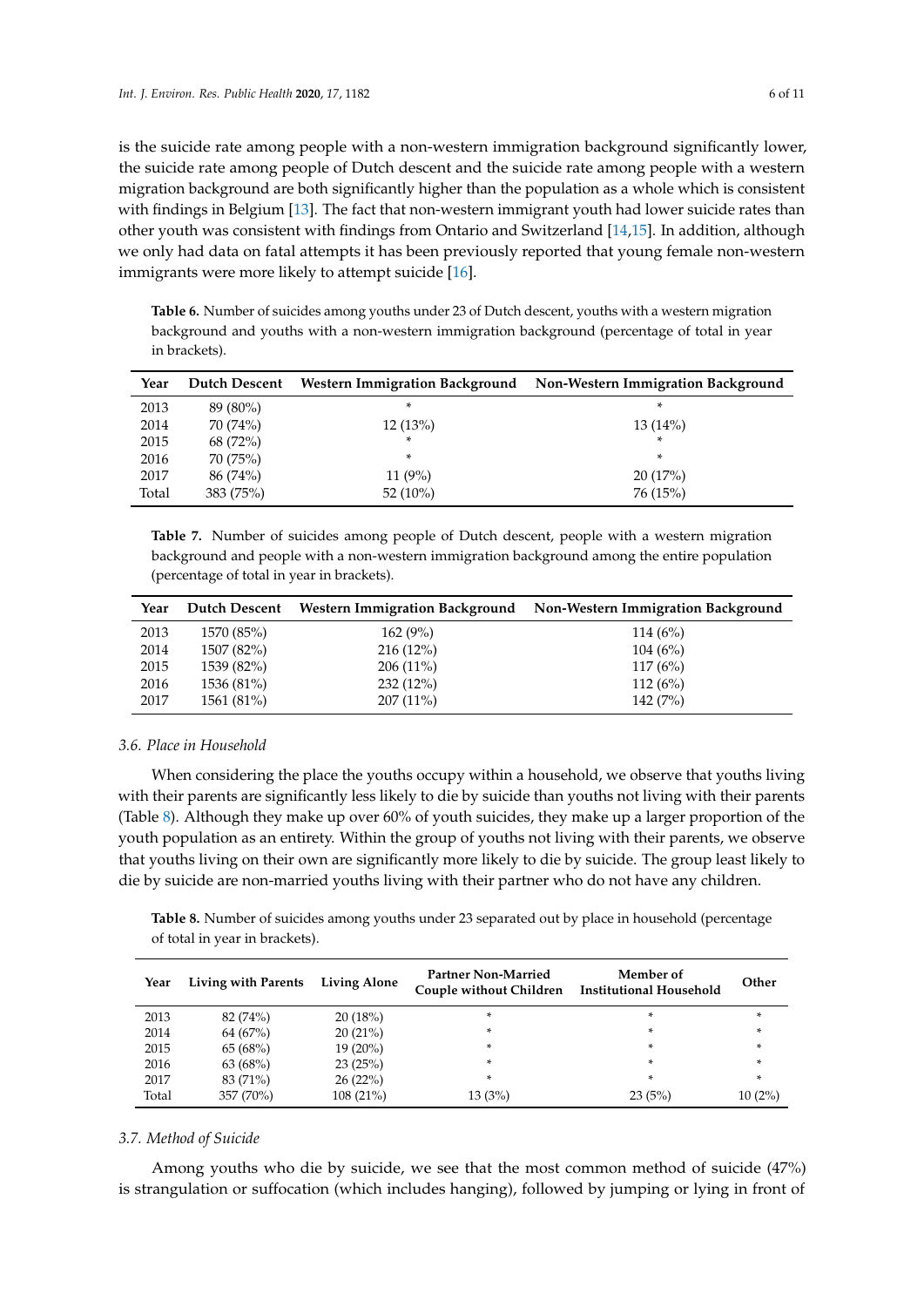a moving object (most often railway suicides; 33%) (Table [9\)](#page-6-0). In the general population, strangulation and suffocation is also responsible for 47% of suicide deaths (Table [10\)](#page-6-1). However, jumping or lying in front of a moving object is responsible for 11% of suicide deaths which is substantially lower than the 33% among youths. We see that 21% of deaths among the general population is due to self-poisoning (this includes drugs, both medicinal and recreational, alcohol, gas, bleach and others), whereas among youths it accounts for 8% of suicide deaths. The disparity between methods is possibly in part due to the fact that adults are more likely to have access to the means required for autointoxication. This could also explain the high rates among youths for jumping or lying in front of moving objects since the rail is relatively easily accessible and does not require any other means. The fact drowning is a more common method of suicide for adults seems to be consistent with a Norway study which found that drowning was mostly used by older women [\[17\]](#page-9-13).

<span id="page-6-0"></span>**Table 9.** Number of suicides among youths under 23 separated out by method of suicide (percentage of total in year in brackets).

| Year  | Self-Poisoning | <b>Strangulation</b><br>or Suffocation | Drowning | Jumping from<br><b>High Place</b> | Jumping or Lying in<br><b>Front of Moving Object</b> | Other  |
|-------|----------------|----------------------------------------|----------|-----------------------------------|------------------------------------------------------|--------|
| 2013  | ÷              | 49 (44%)                               | *        | *                                 | $38(34\%)$                                           | ×.     |
| 2014  | ÷              | 46(48%)                                | *        | *                                 | $29(31\%)$                                           | *      |
| 2015  | ÷              | 39 $(41\%)$                            | *        | *                                 | 32(34%)                                              | ×.     |
| 2016  | ÷              | 42 $(45%)$                             | *        | *                                 | $36(39\%)$                                           | *      |
| 2017  | ÷              | 65(56%)                                | *        | *                                 | $35(30\%)$                                           | *      |
| Total | 41 $(8%)$      | 241 (47%)                              | 10(2%)   | 36(7%)                            | 170 (33%)                                            | 13(3%) |

<span id="page-6-1"></span>**Table 10.** Number of suicides among the general Dutch population separated out by method of suicide (percentage of total in year in brackets).

| Year  | Self-Poisoning | <b>Strangulation</b><br>or Suffocation | Drowning | Jumping from<br><b>High Place</b> | Jumping or Lying in<br><b>Front of Moving Object</b> | Other    |
|-------|----------------|----------------------------------------|----------|-----------------------------------|------------------------------------------------------|----------|
| 2013  | 345 (19%)      | $926(50\%)$                            | 105(6%)  | 136(7%)                           | $201(11\%)$                                          | 144 (8%) |
| 2014  | 397(22%)       | 877 (48%)                              | 111(6%)  | 138 (8%)                          | 188 (10%)                                            | 128(7%)  |
| 2015  | 432 (23%)      | 859 (46%)                              | 111(6%)  | 123(7%)                           | $212(11\%)$                                          | 134(7%)  |
| 2016  | 428(23%)       | 864 (46%)                              | 111(6%)  | 147 (8%)                          | $220(12\%)$                                          | 123(6%)  |
| 2017  | $401(21\%)$    | 909 (47%)                              | 116(6%)  | 136(7%)                           | $219(11\%)$                                          | 136(7%)  |
| Total | 2003 (21%)     | 4435 (47%)                             | 554 (6%) | 680 (7%)                          | 1040 (11%)                                           | 665(7%)  |

#### *3.8. Month and Day of the Week*

If we look at how suicides were distributed among youths in the various months in the period 2013–2017, none of the months have a significantly high or low amount of suicides (Table [11\)](#page-7-0). Among youth in the United States a significant increase was found in the amount of suicides in March and April of 2017, which was associated with the release of the Netflix series "13 Reasons Why" [\[18\]](#page-9-14). However, no such increase was found in suicides among the youth in the Netherlands in those same months.

The amount of suicides among youth varies across days of the week (Table [12\)](#page-7-1); however, there is no statistically significant difference. This is noteworthy since in Ireland a significant difference was found in which days of the week young people died by suicide [\[3\]](#page-9-15). They saw that suicide was concentrated in the period from Saturday till Monday and theorized that this could be due to increased alcohol consumption in the weekend. The fact that Dutch youths tend to drink mostly on Friday and Saturday [\[19\]](#page-9-16) which have the lowest rates of suicide (although not statistically significant) does not provide additional evidence for a clear relation between alcohol abuse and youth suicide in the Netherlands. This is different among the whole population; we do see a significant difference in the suicide rates throughout the days of the week (Table [13\)](#page-7-2). Also note that the lower amount of suicides on Saturdays is consistent throughout the examined period. The difference in distribution of the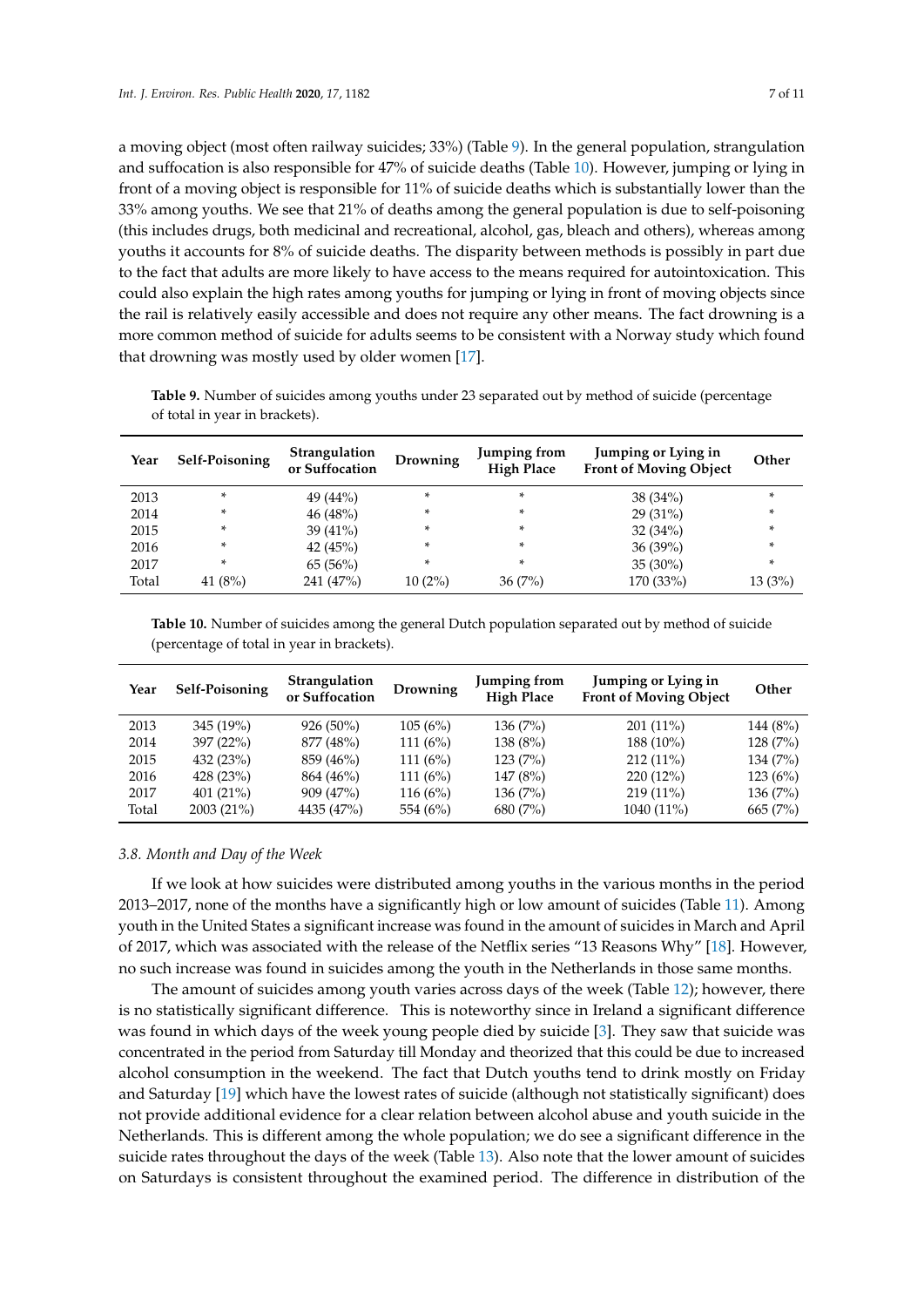youths and the Dutch population as a whole is not significant, so it cannot be concluded that there are differences in distribution of weekdays between youths and the population as a whole. The fact Monday shows a significantly higher amount of suicides among the whole population is consistent with recent studies in the UK, Australia and Korea [\[20](#page-9-17)[–22\]](#page-10-0).

**Table 11.** Number of suicides a month among youths under 23 in the period 2013–2017.

<span id="page-7-0"></span>

|      |    |        | Year Jan. Feb. March April May June July Aug. Sep. Oct. Nov. Dec. |        |     |        |        |        |                 |        |              |        |
|------|----|--------|-------------------------------------------------------------------|--------|-----|--------|--------|--------|-----------------|--------|--------------|--------|
| 2013 | 10 | $\ast$ | 13                                                                | 13     | 11  | 14     | *      | $*$    | $\ast$          | $\ast$ | $\ast$       | $\ast$ |
| 2014 | *  | *      | 13                                                                | $\ast$ | $*$ | $\ast$ | $\ast$ | $\ast$ | $\ast$          | $\ast$ | $12^{\circ}$ | *      |
| 2015 | *  | $\ast$ | $\ast$                                                            | $\ast$ | 11  | $*$    | $\ast$ | $\ast$ | 12 <sup>°</sup> | 11     | $\ast$       | $\ast$ |
| 2016 | 10 | $\ast$ | $\ast$                                                            | $\ast$ | $*$ | $\ast$ | $\ast$ | $\ast$ | $\ast$          | 14     |              | $\ast$ |
| 2017 |    | 12     | $\ast$                                                            | $*$    | 10  | 12     | 13     | $\ast$ | *               |        | 13           |        |

<span id="page-7-1"></span>**Table 12.** Number of suicides among the Dutch population under 23 for each day of the week over the period 2013–2017.

| Year  | Sunday | Monday | Tuesdav | Wednesday | Thursday | Friday | Saturday |
|-------|--------|--------|---------|-----------|----------|--------|----------|
| 2013  | 21     | 19     | 14      | 16        | 19       | *      | $\ast$   |
| 2014  | 13     | 11     | 16      | 12        | 16       | 10     | 17       |
| 2015  | 14     | 11     | 16      | 15        | 13       | 16     | 10       |
| 2016  | 13     | 15     | 16      | 20        | 13       | *      | $\ast$   |
| 2017  |        | 19     | 17      | 20        | 20       | 19     | 11       |
| Total | 77     | 75     | 79      | 83        | 81       | 67     | 54       |

<span id="page-7-2"></span>**Table 13.** Number of suicides among the general Dutch population for each day of the week over the period 2013–2017.

| Year  | Sunday | Monday | Tuesday | Wednesday | Thursday | Friday | Saturday |
|-------|--------|--------|---------|-----------|----------|--------|----------|
| 2013  | 243    | 317    | 291     | 278       | 265      | 266    | 197      |
| 2014  | 255    | 288    | 283     | 261       | 270      | 246    | 236      |
| 2015  | 236    | 295    | 303     | 311       | 264      | 260    | 202      |
| 2016  | 222    | 311    | 315     | 280       | 269      | 280    | 216      |
| 2017  | 254    | 353    | 292     | 278       | 264      | 254    | 222      |
| Total | 1210   | 1564   | 1484    | 1408      | 1332     | 1306   | 1073     |

## *3.9. Limitations and Strengths*

When interpreting the results it is important to note that even though we observe various statistical differences between the various sub-populations obtained from our socio-demographic characteristics, the individual effects of said characteristics are harder to measure due to the heavily correlated nature of the characteristics. The youths under 18, for example, are way more likely to live with their parents than to live on their own compared to the youths older than 18, so it becomes difficult to measure whether or not the suicide rate is higher among youths who live alone due to an isolation factor or due to the fact that these youths are usually the older ones. Similarly, the various geographical regions will have a different demographic makeup thus making it hard to separate out the various effects. We also do not know how the various effects interact and stack. In addition, due to privacy concerns the amount of suicides in some sub-populations could not be reported leading to an incomplete view. However, these unreported values were taken into account for tests of significance. Also totals over the entire period 2013–2017 could often be reported so the impact of not being able to report these specific values was limited. A major strength is the quality and quantity of the data. The CBS has data on everyone in the Netherlands and only makes datasets available when their quality has been thoroughly checked. Some datasets are also systematically updated once or twice in case new information has become known. This results in datasets of high quality.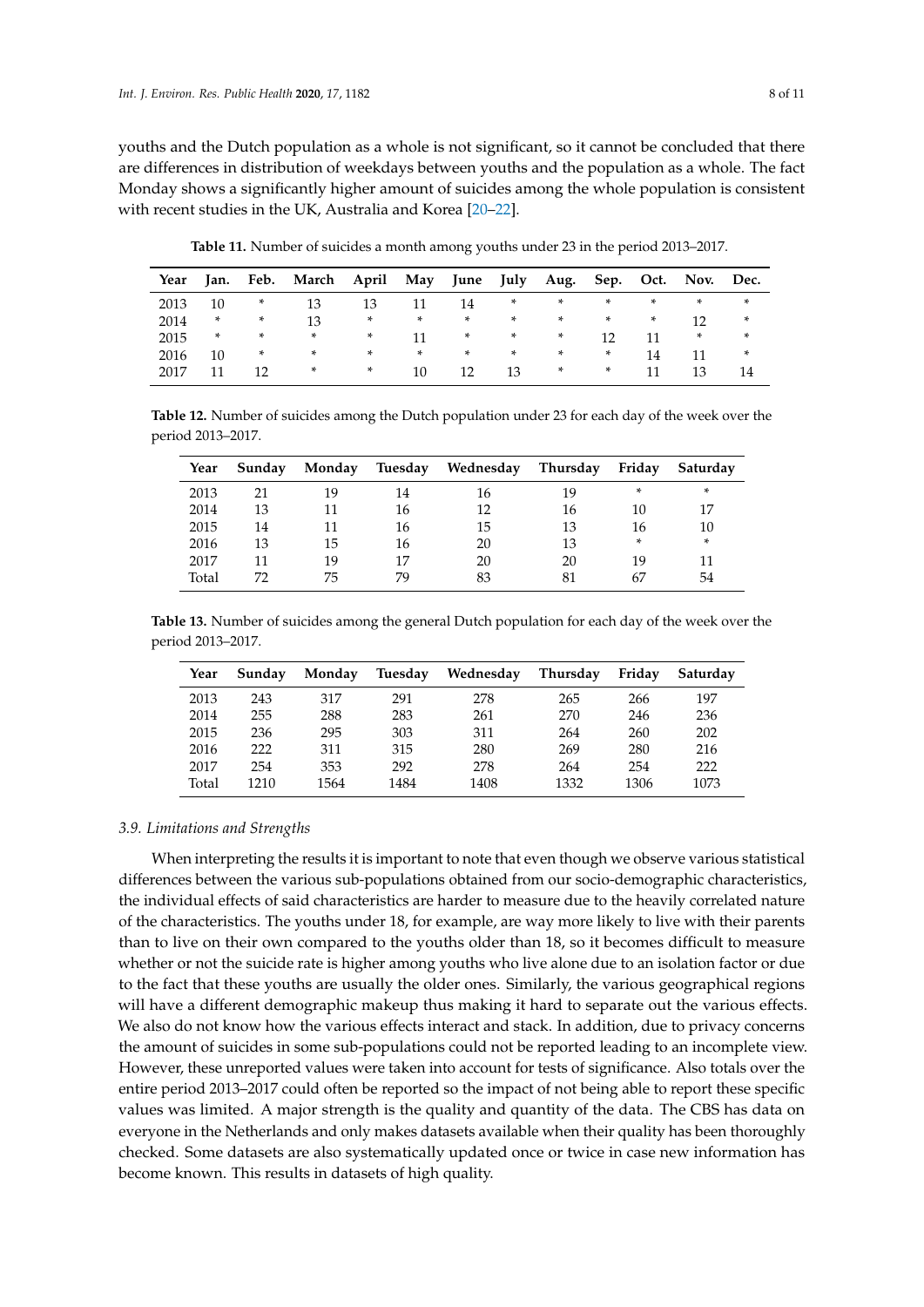#### *3.10. Generalizability*

The results agreed with some results from earlier studies done in other populations in some respects such as immigration background [\[13–](#page-9-9)[15\]](#page-9-11), suicide being more common on Mondays [\[20](#page-9-17)[–22\]](#page-10-0), and drowning being more common among adults. On the other hand there are also some results that contrast with studies done in other populations, such as not having more youth suicides in the weekend [\[3\]](#page-9-15) or no increase in suicides in the period surrounding the release of 13 Reasons Why [\[18\]](#page-9-14). This suggests some results might be generalizable to other countries whereas some others are not, due to possible cultural elements.

## **4. Conclusions**

We have managed to obtain unbiased frequencies of suicide in various sub-populations of both youths and the population as a whole. This showed us that there was a higher risk of suicide among older youths, male youths, youths living alone, those of Dutch descent and those living in certain regions (Groningen etc.). The lowest risks are seen among youths who live with their parents, younger youths, female youths and youths living in or around the largest cities in the Netherlands.

The most common method of suicide among both young suicide victims and adults were strangulation or suffocation. The second most common was jumping or lying in front of moving objects for youths but self-poisoning for adults. We do not see any significant changes in causes of death. However, this could be due to the period only being 5 years as trends might occur slowly over a longer period of time [\[17\]](#page-9-13). There was no significant difference in the number of youth suicides among months or days of the week. In the population as a whole however we do see significant differences in days of the week with a peak at Monday and a trough at Saturday.

We found that the main differences between the risk factors of youth and the general population is one of effect size. Males have higher risk than females and this effect is greater in the general population than in the youth population. Similarly, the protective factor of being a non-western immigrant is larger in the general population than in the youth population. This suggests that these effects accumulate as one ages, for example through continued exposure to certain expectations or to a certain culture. Sadly, this makes focusing on demographic risk groups for youth less effective than it would be for adults.

We also found differences in methods, youths die more often due to jumping or lying in front of moving objects whereas adults die more often to self-intoxication or drowning. Restricting access to means for hanging or strangulation is hardly feasible unless the individual is restricted to a closed institution. Therefore, the best restriction to means for youths would be to focus on hotspots for railway suicides.

In future research we intend to look at decorrelating effects and examine the way various effects interact, and whether there are combinations of risk factors that are cause an especially high risk of suicide. We also intend to investigate whether or not changes in risk factors throughout time result in a substantial change in suicide risk and, if so, what kind of changes these are.

**Author Contributions:** G.B., R.G. designed the research; G.B. collected and analyzed the data and wrote the manuscript with critical revisions of S.B., R.v.d.M., S.M., R.G. All authors have read and approved the final version of the manuscript.

**Funding:** This research received no external funding.

**Conflicts of Interest:** The authors declare no conflict of interest.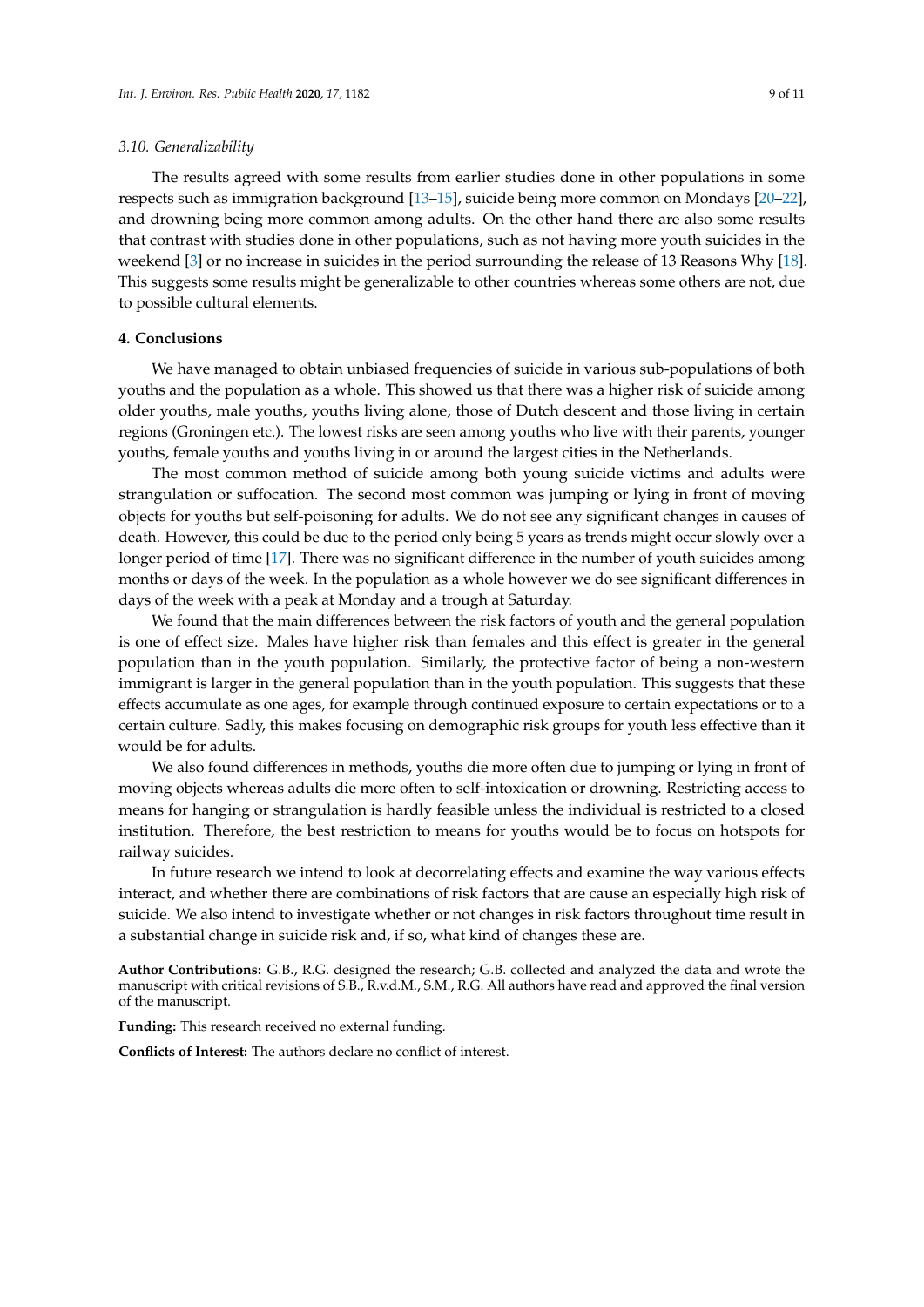# **References**

- <span id="page-9-0"></span>1. Rodway, C.; Tham, S.G.; Ibrahim, S.; Windfhur, K.; Shaw J.; Kapur, N.; Appleby, L. Suicide in children and young people in England: A consecutive case series. *Lancet Psychiatry* **2016**, *3*, 751–759. [\[CrossRef\]](http://dx.doi.org/10.1016/S2215-0366(16)30094-3)
- 2. Barbosa, L.P.; Quevedo, L.; da Silva, G.; Jansen, K.; Pinheiro, R.T.; Branco, J.; Lara, D.; Oses, J.; da Silva, R. Childhood trauma and suicide risk in a sample of young individuals aged 14–35 years in southern Brazil. *Child Abuse Negl.* **2014**, *38*, 1191–1196. [\[CrossRef\]](http://dx.doi.org/10.1016/j.chiabu.2014.02.008) [\[PubMed\]](http://www.ncbi.nlm.nih.gov/pubmed/24629481)
- <span id="page-9-15"></span>3. Arensman, E.; Bennardi, M.; Larkin, C.; Wall, A.; McAuliffe, C.; McCarthy, J.; Williamson, E.; Perry, I.J. Suicide among young people and adults in Ireland: Method characteristics, toxicological analysis and substance abuse histories compared. *PLoS ONE* **2016**, *11*, e0166881. [\[CrossRef\]](http://dx.doi.org/10.1371/journal.pone.0166881) [\[PubMed\]](http://www.ncbi.nlm.nih.gov/pubmed/27898722)
- 4. Soole, R.; Kolves, K.; de Leo, D. Suicide in children: A systematic review. *Arch. Suicide Res.* **2015**, *19*, 285–304. [\[CrossRef\]](http://dx.doi.org/10.1080/13811118.2014.996694) [\[PubMed\]](http://www.ncbi.nlm.nih.gov/pubmed/25517290)
- <span id="page-9-1"></span>5. Bilsen, J. Suicide and youth: Risk factors. *Front. Psychiatry* **2018**, *9*, 540. [\[CrossRef\]](http://dx.doi.org/10.3389/fpsyt.2018.00540) [\[PubMed\]](http://www.ncbi.nlm.nih.gov/pubmed/30425663)
- <span id="page-9-2"></span>6. Huang, X.; Ribeiro, J.D.; Musacchio, K.M.; Franklin, J.C. Demographics as predictors of suicidal thoughts and behaviors: A meta-analysis. *PLoS ONE* **2017**, *12*, e0180793. [\[CrossRef\]](http://dx.doi.org/10.1371/journal.pone.0180793) [\[PubMed\]](http://www.ncbi.nlm.nih.gov/pubmed/28700728)
- <span id="page-9-3"></span>7. Dilillo, D.; Mauri, S.; Mantegazza, C.; Fabiano, V.; Mameli, C.; Zuccotti, G.V. Suicide in pediatrics: Epidemiology, risk factors, warning signs and the role of the pediatrician in detecting them. *Ital. J. Pediatr.* **2015**, *41*, 1–8. [\[CrossRef\]](http://dx.doi.org/10.1186/s13052-015-0153-3) [\[PubMed\]](http://www.ncbi.nlm.nih.gov/pubmed/26149466)
- <span id="page-9-4"></span>8. Geulayov, G.; Casey, D.; McDonald, K.C.; Foster, P.; Pritchard, K.; Wells, C.; Clements, C.; Kaur, N.; Ness, J.; Waters, K.; et al. Incidence of suicide, hospital-presenting non-fatal self-harm, and community-occurring non-fatal self-harm in adolescents in England (the iceberg model of self-harm): A retrospective study. *Lancet Psychiatry* **2018**, *5*, 167–174. [\[CrossRef\]](http://dx.doi.org/10.1016/S2215-0366(17)30478-9)
- <span id="page-9-5"></span>9. CBS Microdata. Available online: [https://www.cbs.nl/nl-nl/onze-diensten/maatwerk-en-microdata/](https://www.cbs.nl/nl-nl/onze-diensten/maatwerk-en-microdata/microdata-zelf-onderzoek-doen) [microdata-zelf-onderzoek-doen](https://www.cbs.nl/nl-nl/onze-diensten/maatwerk-en-microdata/microdata-zelf-onderzoek-doen) (accessed on 30 August 2019).
- <span id="page-9-6"></span>10. FOMAT: Procedure Overlijden. [FOMAT: Death Procedure]. Available online: [http://www.fomat.nl/proc](http://www.fomat.nl/proc-overlijden.html)[overlijden.html](http://www.fomat.nl/proc-overlijden.html) (accessed on 30 August 2019).
- <span id="page-9-7"></span>11. Althouse, A.D. Adjust for multiple comparisons? It's not that simple. *Ann. Thorac. Surg.* **2016** *101*, 1644–1645. [\[CrossRef\]](http://dx.doi.org/10.1016/j.athoracsur.2015.11.024)
- <span id="page-9-8"></span>12. Walsh, G.; Sara, G.; Ryan, C.J.; Large, M. Meta-analysis of suicide rates among psychiatric in-patients. *Acta Psychiatr. Scand.* **2015**, *131*, 174–184. [\[CrossRef\]](http://dx.doi.org/10.1111/acps.12383) [\[PubMed\]](http://www.ncbi.nlm.nih.gov/pubmed/25559375)
- <span id="page-9-9"></span>13. Bauwelinck, M.; Deboosere, P.; Willaert, D.; Vandenheede, H. Suicide mortality in Belgium at the beginning of the 21st century: Differences according to migrant background. *Eur. J. Public Health* **2017**, *27*, 111–116. [\[CrossRef\]](http://dx.doi.org/10.1093/eurpub/ckw159) [\[PubMed\]](http://www.ncbi.nlm.nih.gov/pubmed/28177447)
- <span id="page-9-10"></span>14. Saunders, N.R.; Lebenbaum, M.; Stukel, T.A.; Lu, H.; Urquia, M.L.; Kurdyak, P.; Guttmann, A. Suicide and self-harm trends in recent immigrant youth in Ontario, 1996-2012: A population-based longitudinal cohort study. *BMJ Open* **2017**, *7*, e014863. [\[CrossRef\]](http://dx.doi.org/10.1136/bmjopen-2016-014863) [\[PubMed\]](http://www.ncbi.nlm.nih.gov/pubmed/28864687)
- <span id="page-9-11"></span>15. Vazsonyi, A.T.; Mikuska, J.; Gassova, Z. Revisiting the immigrant paradox: Suicidal ideations and suicide attempts among immigrant and non-immigrant adolescents. *J. Adolesc.* **2017**, *59*, 67–78. [\[CrossRef\]](http://dx.doi.org/10.1016/j.adolescence.2017.05.008) [\[PubMed\]](http://www.ncbi.nlm.nih.gov/pubmed/28582652)
- <span id="page-9-12"></span>16. Van Bergen, D.D.; Eikelenboom, M.; van de Looij-Jansen, P.P. Attempted suicide of ethnic minority girls with a Caribbean and Cape Verdean background: Rates and risk factors. *BMC Psychiatry* **2018** *18*, 14. [\[CrossRef\]](http://dx.doi.org/10.1186/s12888-017-1585-7)
- <span id="page-9-13"></span>17. Puzo, Q.; Qin, P.; Mehlum, L. Long-term trends of suicide by choice of method in Norway: A joinpoint regression analysis of data from 1969 to 2012. *BMC Public Health* **2016**, *16*, 255. [\[CrossRef\]](http://dx.doi.org/10.1186/s12889-016-2919-y) [\[PubMed\]](http://www.ncbi.nlm.nih.gov/pubmed/26968155)
- <span id="page-9-14"></span>18. Bridge, J.A.; Greenhouse, J.B.; Ruch, D.; Stevens, J.; Ackerman, J.; Sheftall, A.H.; Horowitz, L.M.; Kelleher, K.J.; Campo, J.V. Association Between the Release of Netflix's 13 Reasons Why and Suicide Rates in the United States: An Interrupted Times Series Analysis. *J. Am. Acad. Child Adolesc. Psychiatry* **2019**, *59*, 236–243. [\[CrossRef\]](http://dx.doi.org/10.1016/j.jaac.2019.04.020) [\[PubMed\]](http://www.ncbi.nlm.nih.gov/pubmed/31042568)
- <span id="page-9-16"></span>19. Monshouwer, K.; van der Pol, P.; Drost, Y.C.; van Laar M.W. Het Grote Uitgaansonderzoek 2016. [The Big Nightlife Study 2016]. Available online: [https://www.trimbos.nl/aanbod/webwinkel/product/af1494-het](https://www.trimbos.nl/aanbod/webwinkel/product/af1494-het-grote-uitgaansonderzoek-2016)[grote-uitgaansonderzoek-2016](https://www.trimbos.nl/aanbod/webwinkel/product/af1494-het-grote-uitgaansonderzoek-2016) (accessed on 14 November 2019).
- <span id="page-9-17"></span>20. Cavanagh, B.; Ibrahim, S.; Roscoe, A.; Bickley, H.; While, D.; Windfuhr, K.; Appleby, L.; Kapur, N. The timing of general population and patient suicide in England, 1997–2012. *J. Affect. Disord.* **2016**, *197*, 175–181. [\[CrossRef\]](http://dx.doi.org/10.1016/j.jad.2016.02.055) [\[PubMed\]](http://www.ncbi.nlm.nih.gov/pubmed/26994435)